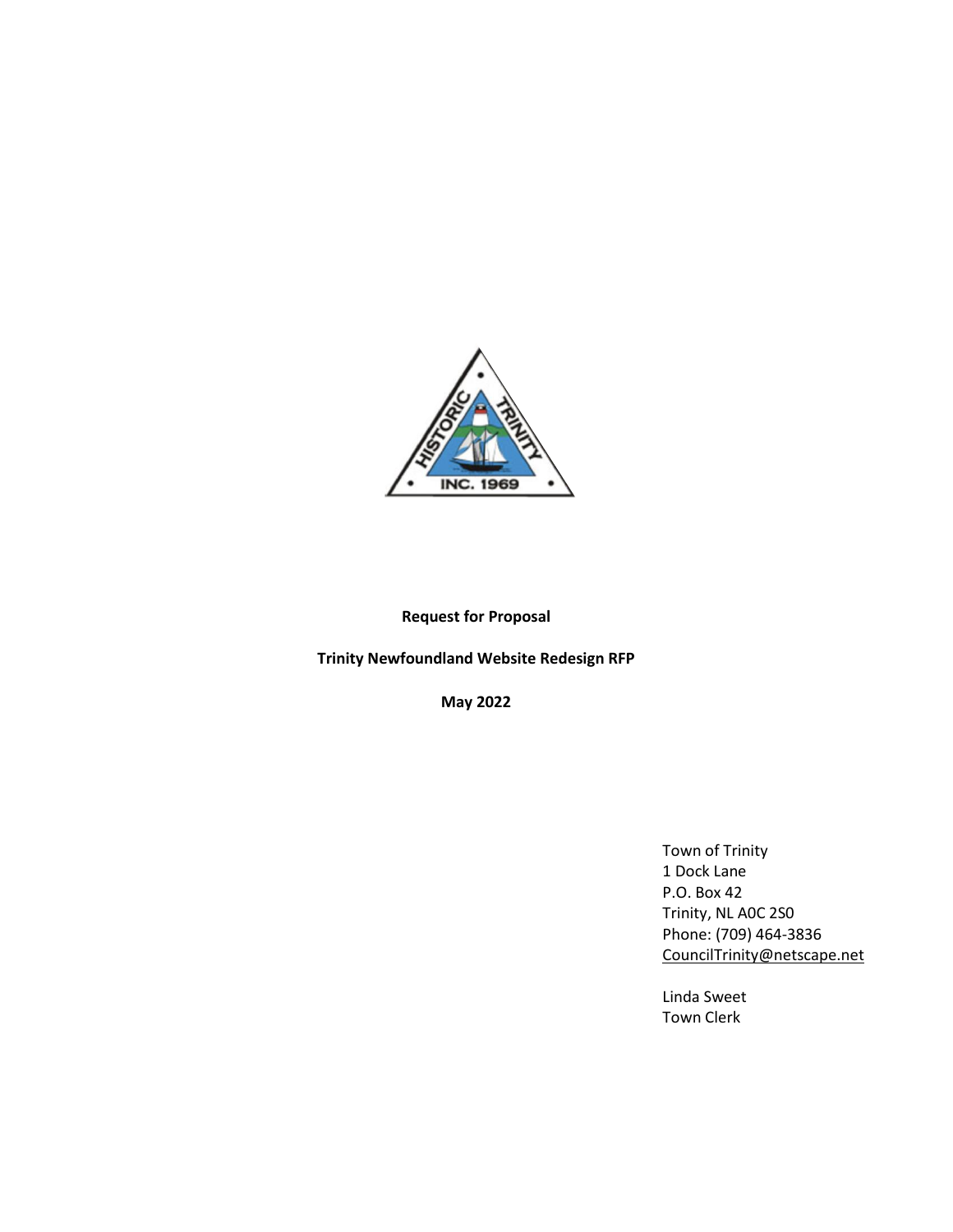

## **1. BACKGROUND**

Trinity is a small town located in Trinity Bay in the province of Newfoundland and Labrador. The harbour at Trinity was first used by fishing ships around the  $16<sup>th</sup>$  century and historically it was a thriving fishing settlement from the  $18<sup>th</sup>$ century to recent times.

The preservation of Trinity's cultural and uniquely built heritage has made it perhaps the most notable "heritage community" in the province. Sustainable growth in existing and new businesses, including theatre, is clearly evident as Trinitarians (as residents call themselves), along with residents of the surrounding communities, play host to thousands of visitors per year making tourism a key revenue driver and employer.

Trinity is centrally located and generally within an hour's drive of other points of interest on the Bonavista Peninsula. It is about 3 hours by road from the capital city, St. John's.

# **2. OBJECTIVE**

The township of Trinity is seeking a qualified supplier to modernize and enhance their website [www.townoftrinity.com](http://www.townoftrinity.com/) to increase its: a) appeal, b) its functionality for partners (e.g., employees, town businesses, community groups and public service partners) and potential visitors. Ideally the site would meet these criteria:

- User friendly across multiple technological platforms computers, tablets, mobile devices
- Meets Privacy and NF Bill 38 Accessibility Act compliance
- Evolved logo to meet digital and NF Bill 38 Accessibility Act realities
- Provides relevant information about what's going on in the Town from planning/development to events billboards for upcoming events, local business and happenings. No e-commerce elements necessary.
	- o Key categories include: Town Hall (plan & planning), Residents (Town Services), Visitors (Tourism & Culture), Local Business. All being surrounded by News, Events & Happenings, Maps, Contact & potentially FAQ
- Intuitive navigation and searchable by the end user
- Visually appealing / reflection of the beautiful town
- Easy to update by a non-technical administrator (i.e., has basic Word skills)
- Low cost to setup and maintain, including hosting
- Links to social media platforms (e.g., Facebook today. Potentially Instagram, TikTok, others, in future)

#### **3. TIMELINE/PROCESS**

| Date                | Activity                                                                             |
|---------------------|--------------------------------------------------------------------------------------|
| June 1              | Release of RFP                                                                       |
| June 14             | Deadline for questions                                                               |
| June 17             | RFP submissions due                                                                  |
| June 28             | Selection of short list                                                              |
| By July 5           | Contacting/Briefing of 3 short listed candidates for creative exercise & team meetup |
| July                | Presentation/Virtual or In-Person Meetup                                             |
| <b>Early August</b> | Work Awarded                                                                         |
| <b>TBD</b>          | Delivery of Beta Site                                                                |
| By Q1 2023          | Delivery of Complete Site                                                            |
| Ongoing             | <b>Ongoing Maintenance and Hosting</b>                                               |

#### **4. BIDDER INSTRUCTIONS**

4.1. In the interest of simplifying the RFP process, respondents are asked to limit their written response to eight, eight and a half by eleven single sided, single-spaced pages including the cover, minimum of 12-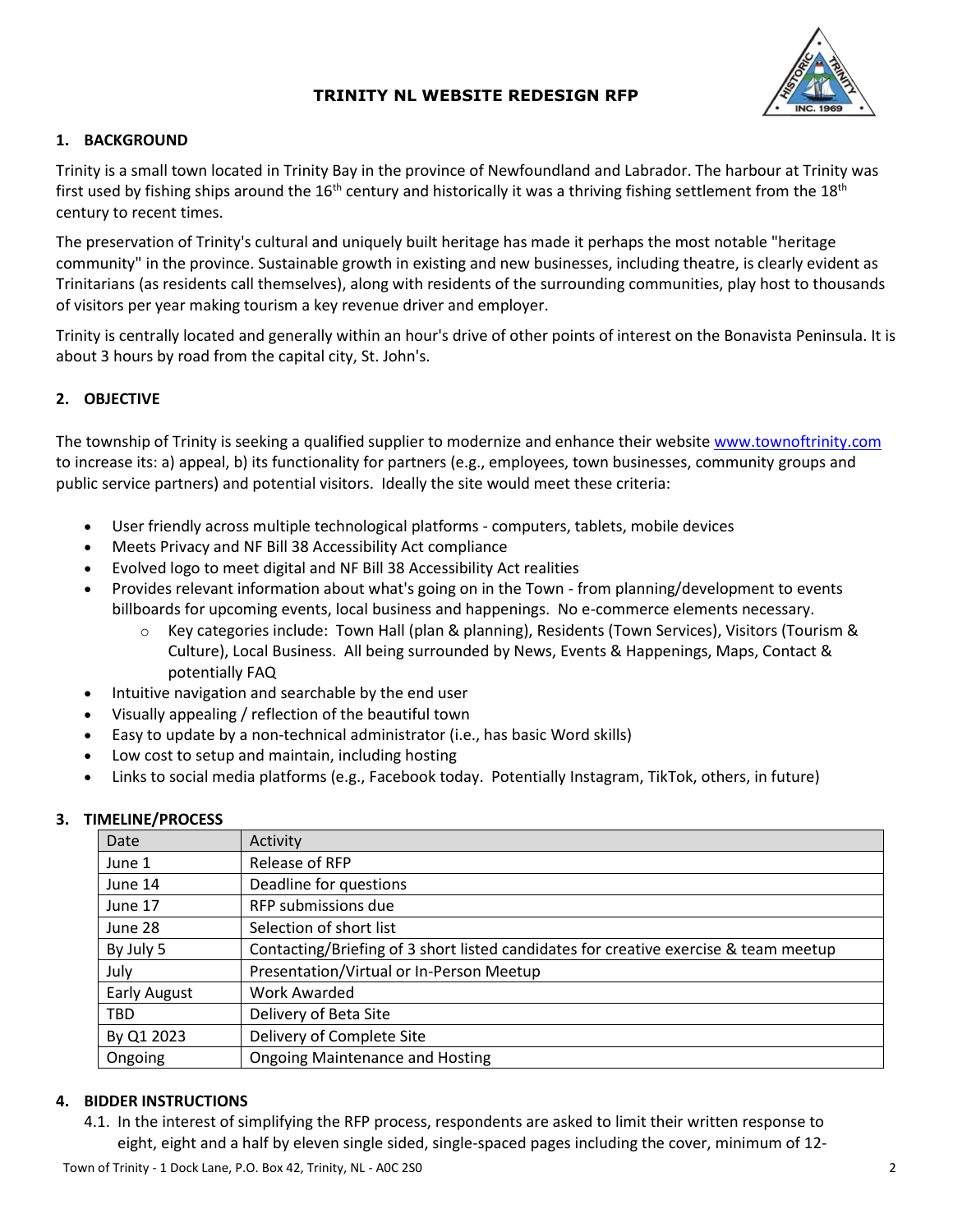

point Helvetica. The submission is due via email in a locked PDF format and emailed to [CouncilTrinity@netscape.net](mailto:CharlesMacIntyre@HieroMarketing.com) for receipt by four pm Atlantic Standard Time on June 17<sup>th</sup>, 2022. Creative samples can be provided in a separate attachment.

- 4.2. Proposals received after this closing time and date will be deemed to be unopened and not received.
- 4.3. All communications regarding this Request for Proposal (RFP) must be directed to [CouncilTrinity@netscape.net](mailto:CharlesMacIntyre@HieroMarketing.com)  in writing via e-mail. Violation of this directive may result in the disqualification of the Proponent from the RFP process.
- 4.4. Proponents must acquaint themselves with the terms and conditions of this document and respond to all sections of the RFP by indicating the reference number for each section and clearly identify, by **clause,** any exceptions (i.e. Section 4.01 Agreed). Failure to do so will be deemed that all the terms and conditions have been accepted by your organization. Submitting your organization's standard terms and conditions will not be acceptable to fulfill this requirement.
- 4.5. Town of Trinity reserves the right to choose more than one Proponent to supply different services being offered.
- 4.6. Questions pertaining to this RFP must be received no later than 72 business hours prior to closing time and date.
- 4.7. All questions and answers during the RFP period will be communicated by email with the primary contact. Responses to questions will be distributed to all Proponents, through the Proponent's primary contact via email, in a timely fashion.
- 4.8. No amendments or change to proposals will be accepted after the closing date and time.
- 4.9. Submissions must be prepared in accordance with the conditions outlined in this and any associated documents. Failure to comply may result in the disqualification of the proposal.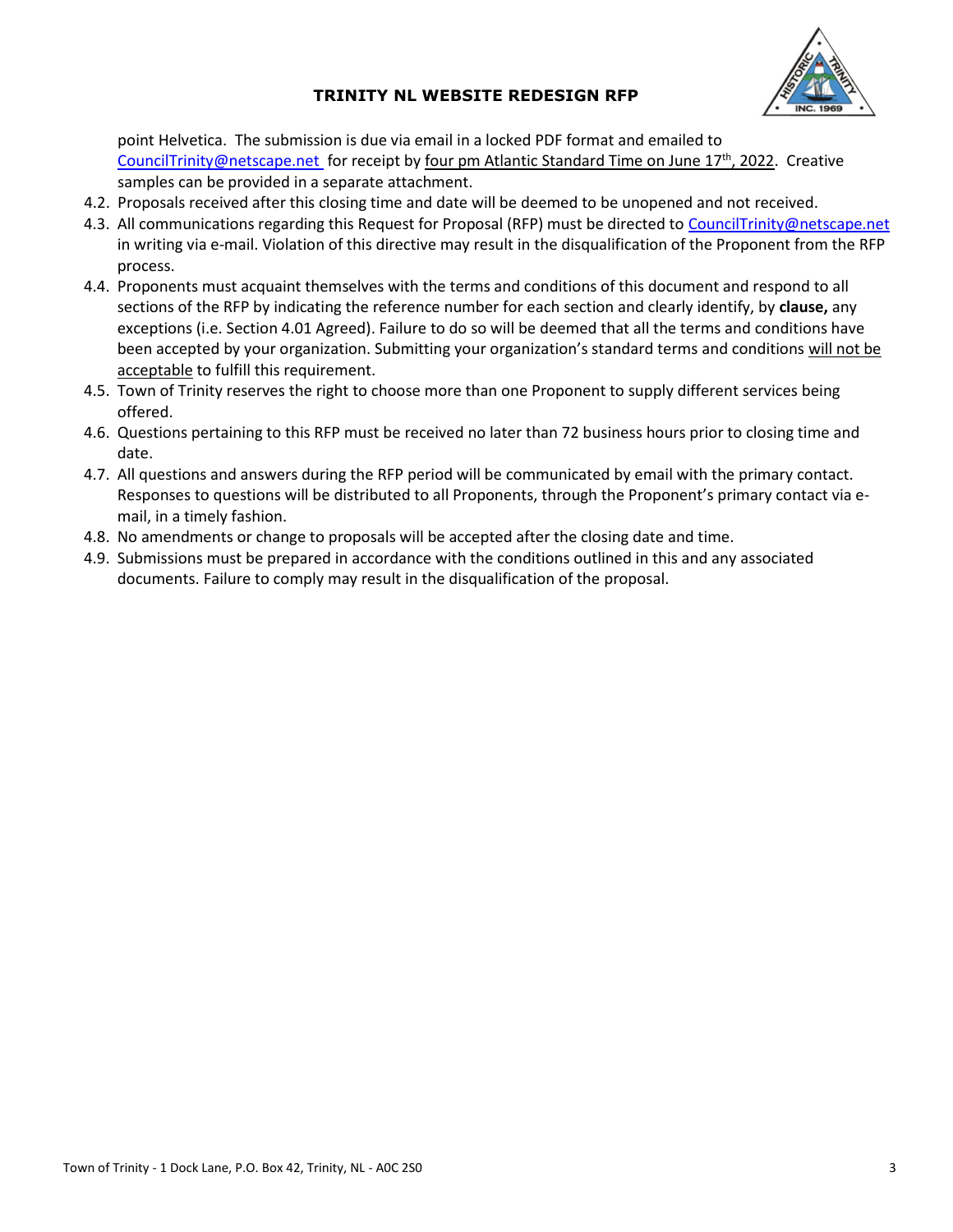

| <b>QUALITATIVE VENDOR ANALYSIS</b> |                                                             |        |  |  |  |
|------------------------------------|-------------------------------------------------------------|--------|--|--|--|
| <b>Selection Criteria</b>          | <b>Sub Criteria</b>                                         | Weight |  |  |  |
|                                    | Experience with comparable clients                          | 5%     |  |  |  |
| <b>Experience &amp;</b>            | UX Design strengths                                         | 10%    |  |  |  |
| <b>Reputation</b>                  | Team/Agency size and fit                                    | 5%     |  |  |  |
|                                    | Strategic approach                                          | 8%     |  |  |  |
| <b>Support</b>                     | Analytical capability related to site architecture          | 5%     |  |  |  |
|                                    | Project Management approach                                 | 5%     |  |  |  |
|                                    | <b>SEO</b>                                                  | 5%     |  |  |  |
| <b>Technical</b>                   | Security                                                    | 5%     |  |  |  |
|                                    | Integration with systems   Hosting                          | 5%     |  |  |  |
|                                    | Functionality (i.e. CMS)                                    | 8%     |  |  |  |
| <b>Schedule</b>                    | <b>Estimate of timeline</b>                                 | 5%     |  |  |  |
|                                    | Estimate of implementation costs (one-time fee)             | 8%     |  |  |  |
| <b>Cost &amp; Resources</b>        | Estimate of Annual Consulting/Licensing fee (if applicable) | 8%     |  |  |  |
|                                    | <b>Internal FTE</b>                                         | 3%     |  |  |  |
| <b>Creative Approach</b>           | <b>Creative Vision</b>                                      | 6%     |  |  |  |
|                                    | <b>Other Platforms</b>                                      | 2%     |  |  |  |
|                                    | Aesthetic Appeal                                            | 7%     |  |  |  |
|                                    | <b>TOTAL</b>                                                | 100%   |  |  |  |

**5. Submission Criteria Scoring. Tender price to be in a separate envelope opened post scoring.**

# **Criteria defined**

- 1. Experience & fit Size, years in business, comparable Canadian clients, reputation, UX design strength
- 2. Support– strategy and project management, after hours support
- 3. Technical Ability to deliver functionality requirements and/or provide ongoing maintenance & hosting
- 4. Schedule Project delivery time
- 5. Cost & internal FTE resources resources and bandwidth required to execute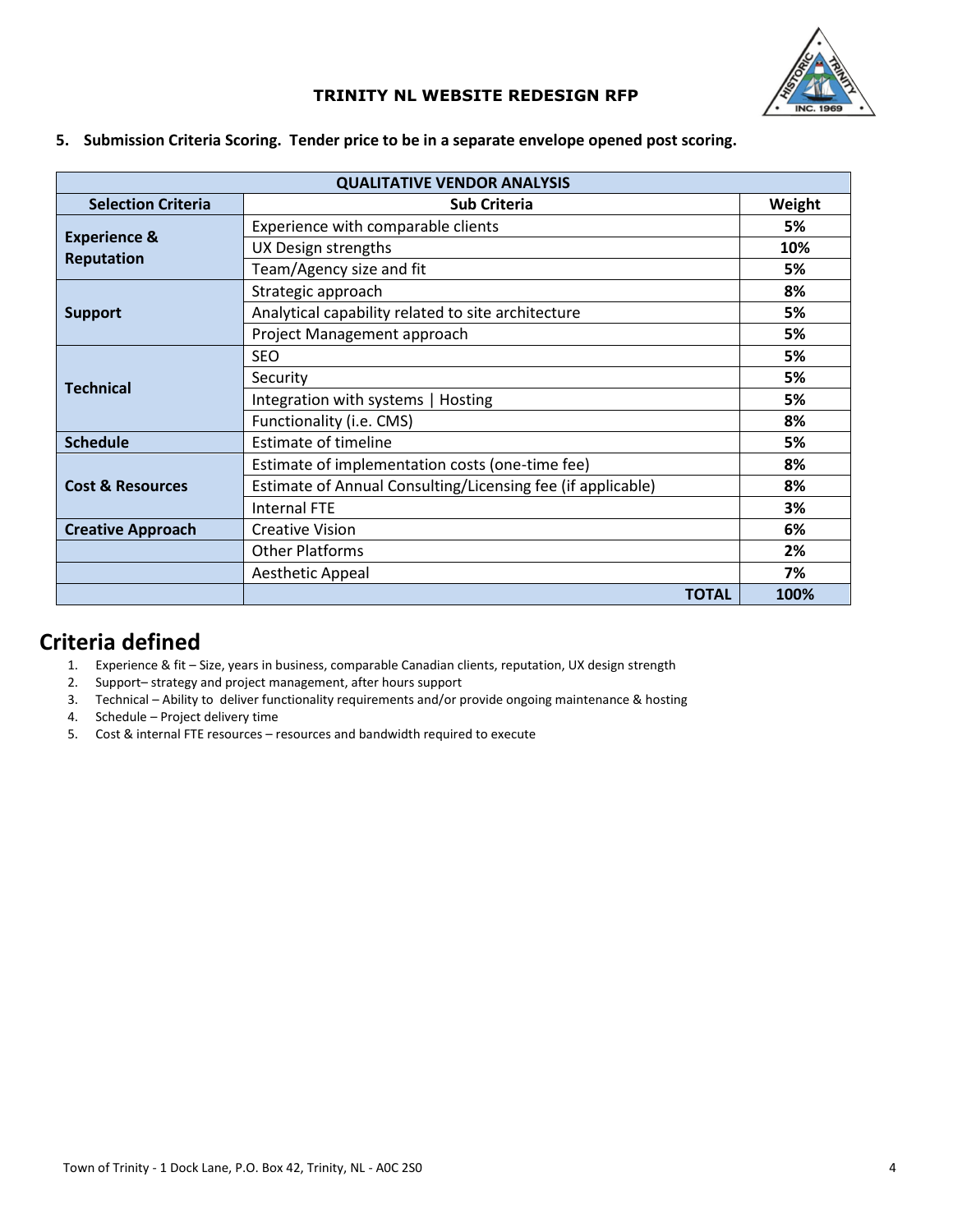

## **6. GENERAL TERMS AND CONDITIONS**

- 6.1. Town of Trinity is not responsible for any expenses incurred by Proponent(s) in preparing and submitting a response to this RFP.
- 6.2. Proponents may not use Town of Trinity or Town of Trinity's name or markings for any external marketing purposes without the express written permission from the Town of Trinity.
- 6.3. Unit prices will govern where arithmetical errors may occur in the extension of prices. Where it appears a major mistake in calculation has been made, Town of Trinity shall consider the intent of the Proponent and may accept the proposal for consideration and subsequent correction.
- 6.4. Proposal pricing shall be irrevocable for ninety (90) days following the closing date of the RFP.
- 6.5. Town of Trinity may issue subcontract(s) to the Proponent whose submission offers the best value to the Town of Trinity.
- 6.6. The successful Proponent will be notified of their award and will be required to provide:
	- 6.6.1.1. Proof, from the Broker, of commercial liability insurance of at least \$2 million per occurrence and Town of Trinity its trustees, officers, employees and agents named as Additional Insureds. Such provision shall apply in proportion to and to the extent of the negligent acts or omissions of Proponent or any person or persons under the Proponents' direct supervision and control. The liability insurance should include personal injury and property damage, non-owned automobile liability, owners and contractors' protective coverage and contractual liability coverage.
	- 6.6.1.2. Provide thirty (30) days advance written notice to the Town of Trinity of any modification, change, or cancellation of any of the insurance coverage,
	- 6.6.1.3. A current Certificate of Clearance from Workplace NL or equivalent as legally required by province of business.
	- 6.6.1.4. The successful Proponent(s) shall not assign or subcontract any portion of its contract without the written consent of Town of Trinity.
- 6.7. The Town of Trinity reserve the following rights:
	- 6.7.1.1. To open submissions privately
	- 6.7.1.2. To award different items to different Proponents or one Proponent based upon its evaluation of proposals,
	- 6.7.1.3. To reject any or all submissions received,
	- 6.7.1.4. To, in its sole discretion, request clarification and/or further information from one or more Proponents after closing without becoming obligated to offer the same opportunity to all Proponents.
	- 6.7.1.5. To request proof of Workplace NL coverage at any time throughout the term of the contract,
	- 6.7.1.6. To waive irregularities and/or minor non-compliance by any Proponent(s) with the requirements of this Request for Proposal. An irregularity and/or minor non-compliance effects form, rather than substance, does not affect price, quality, quantity or delivery of the bid, and if corrected the Proponent(s) would not gain an unfair advantage over competitors.
- 6.8. Any terms or conditions, which cannot be fulfilled, should be clearly stated in your submission.
- 6.9. All the terms and conditions stated in this bid document are deemed to be accepted by the Proponent and incorporated into the Proponent's proposal submission. The complete submission document and any attachments shall become part of any contract entered between the successful Proponent(s) and the Town of Trinity.
- 6.10. Any conflict in the wording of the successful Proponent(s)' invoice and/or sales agreement and the wording of the terms and conditions of this proposal, shall be resolved in favour of Town of Trinity and shall be deemed to be incorporated into the Proponent(s)' invoice and/or sales agreement.
- 6.11. The laws of the Province of Newfoundland and Labrador shall govern in any dispute the may arise as a result of the successful Proponent's submission and the subsequent contract awarded to the successful Proponent(s).
- 6.12. If the successful Proponent(s) fails to carry out the agreement satisfactorily in accordance with the terms, the Town of Trinity, by giving written notice, specify the default(s) requiring remedy. In the event that the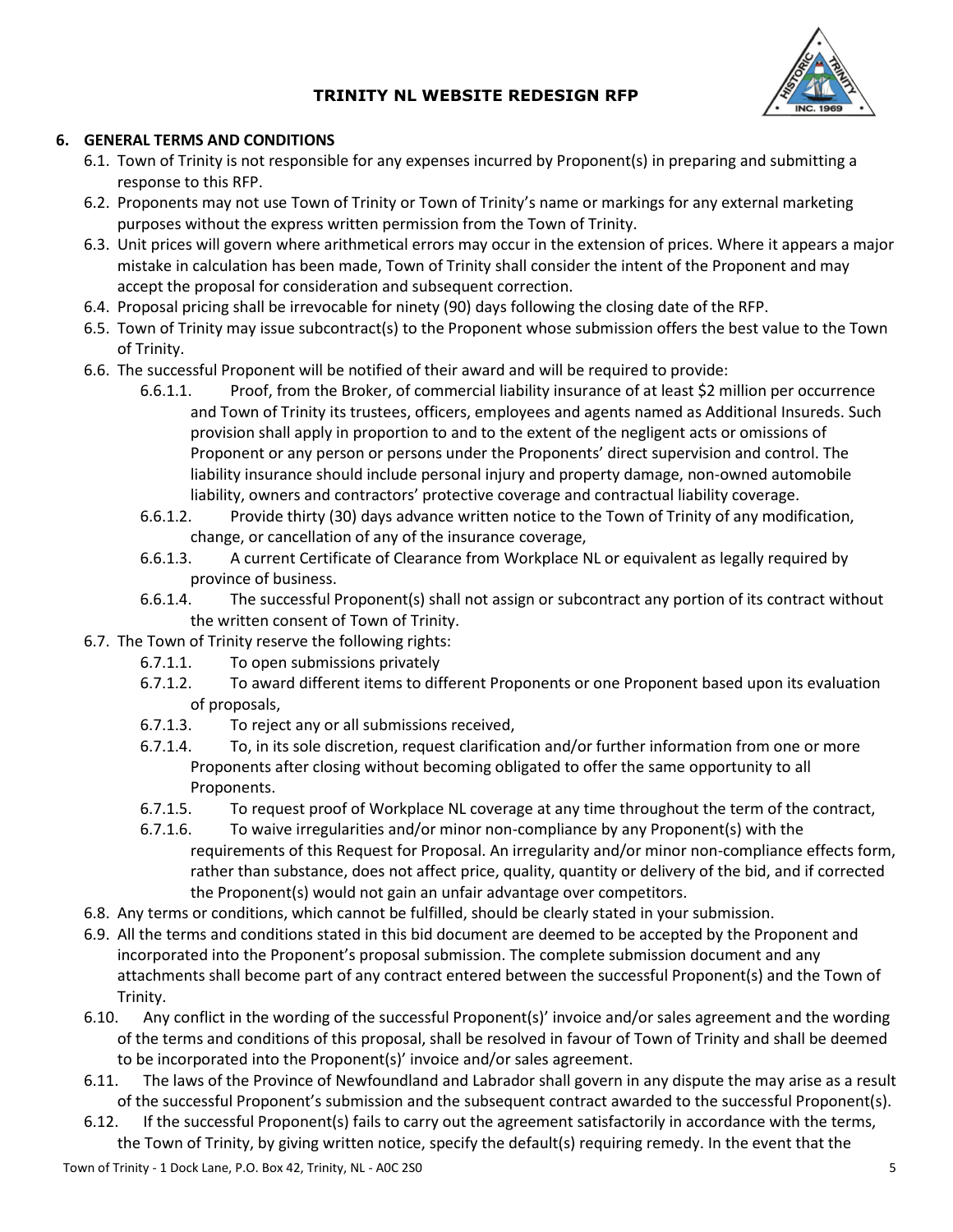

specified default(s) is/are not remedied within two weeks from giving such notice, the Town of Trinity reserves the right to terminate the agreement immediately.

- 6.13. All plans, materials and electronic or digital files paid for by the Town of Trinity or its Associated Companies are the property of the Town of Trinity or its Associated Companies.
- 6.14. The Proponent(s) shall treat the contract and all documents, drawings, specifications and information connected with this Request for Proposal as confidential and shall not disclose any information or documents acquired by it or its employees, agents or sub-contractors to any third parties, nor use, or copy the information, except as required to perform the Proponent(s) obligations in fulfilling the terms of this contract.
- 6.15. The successful Proponent(s) shall indemnify and hold harmless the Town of Trinity, its directors, employees, students and agents from and against all actions, suits, claims, causes of action, demands, penalties, fines, costs and expenses including legal fees or other proceedings of any kind or nature directly or indirectly arising out of performance of the Work or Supply of Goods, including but not limited to personal injuries to anyone, breach or alleged breach of intellectual property laws, environmental non-compliance, product liability or property damage.
- 6.16. The acceptance of the successful Proponent's bid and the subsequent award of the contract contemplated by this bid document is subject to the Town of Trinity's internal approval processes, approval of external funding and /or budgets.
- 6.17. The Town of Trinity cannot guarantee minimum purchased work volumes.

## 7. **PRESENTATIONS**

7.1. Following evaluation of all submissions, Town of Trinity may require a presentation from a short-list Proponents. Proponents will be given an agenda to prepare for this presentation.

#### 8. **EVALUATION**

- 8.1. Appendix A Submission Criteria outlines the required response questions and the weighting of the responses. This will be the primary determinant of the selection.
- 8.2. No speculative creative or plans are called for at the initial RFP stage.
- 9. Although the intention is to award based on RFP submissions and scoring by the evaluation panel, there is the possibility of three short listed proponents being required for a credential's presentation with the client.
	- 9.1. Following evaluation of all submissions, the Town of Trinity also reserves the right to enter into negotiations with the Proponent(s) who offers the best overall value to them. During such negotiations (if any), the scope of the work may be refined, responsibilities will be delineated, implementation issues clarified, and the final terms and conditions of any contract will be determined.
	- 9.2. If negotiations with the selected Proponent are unsuccessful, the Town of Trinity reserves the right at its sole discretion to enter into negotiations with any other Proponent(s).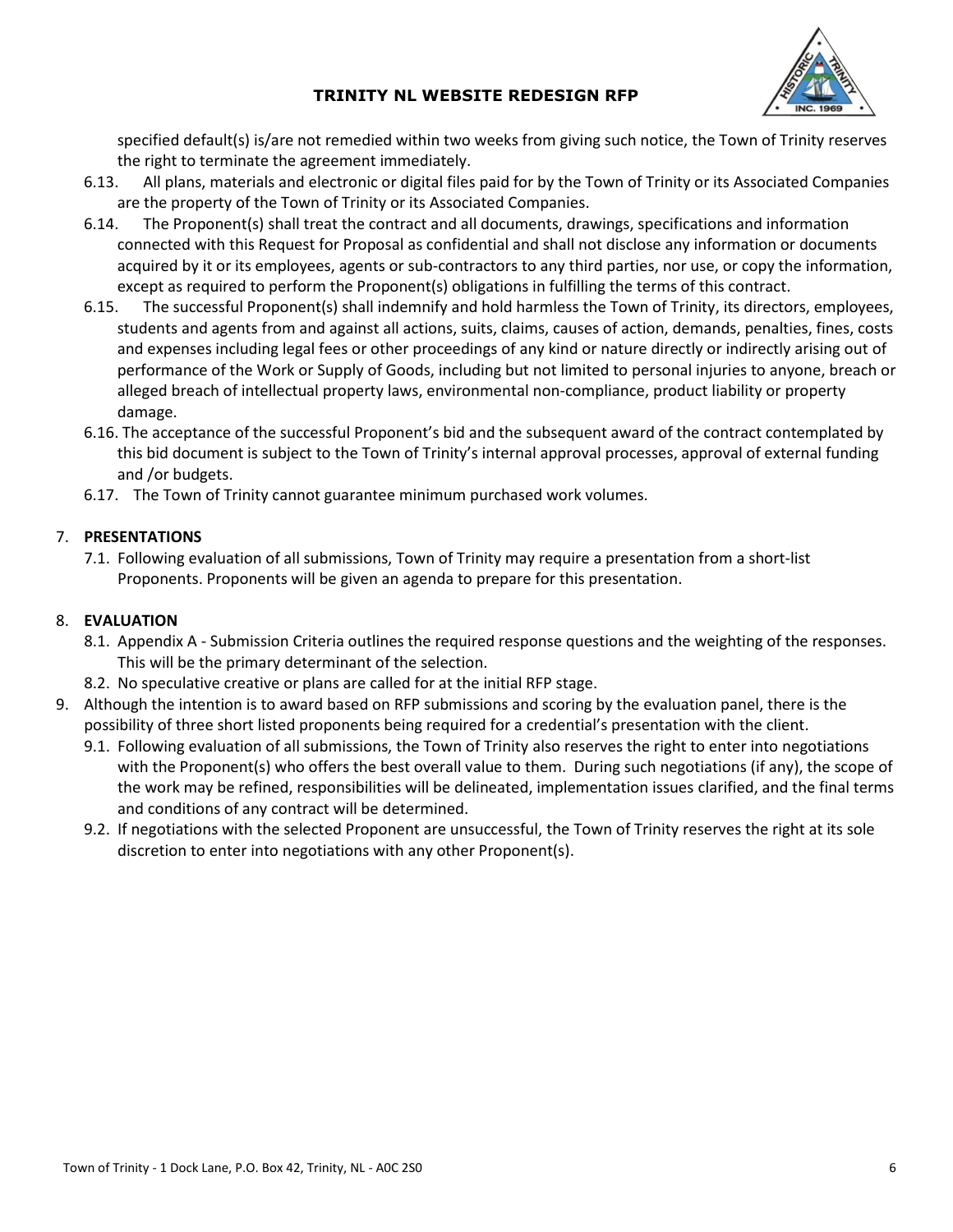

#### **APPENDIX A – SUBMISSION CRITERIA**

In the interest of simplifying the RFP process, respondents are asked to limit their written response to eight, eight and a half by eleven-inch single sided, single spaced pages including the cover, minimum of 12 point Helvetica. The submission is due via email in a locked PDF format and emailed t[o CouncilTrinity@netscape.net](mailto:CharlesMacIntyre@HieroMarketing.com) for receipt by four pm Atlantic Standard Time on June 17<sup>th</sup>, 2022. Creative samples can be provided separately. The submission must answer the following questions in full:

| <b>QUALITATIVE VENDOR ANALYSIS</b> |                                                                          |        |    |                                                                                                                                                                                |  |  |  |
|------------------------------------|--------------------------------------------------------------------------|--------|----|--------------------------------------------------------------------------------------------------------------------------------------------------------------------------------|--|--|--|
| <b>Selection Criteria</b>          | <b>Sub Criteria</b>                                                      | Weight |    | <b>Specific Questions</b>                                                                                                                                                      |  |  |  |
| <b>Experience &amp;</b>            | Experience with comparable<br>clients                                    | 5%     | 2. | 1. Please provide 5 examples of client work<br>comparable in scope.<br>Please provide three references and their contact<br>details                                            |  |  |  |
| <b>Reputation</b>                  | UX Design strengths                                                      | 10%    |    | 3. Please outline your approach to the User<br>Experience from a design and layout perspective.                                                                                |  |  |  |
|                                    | Team/Agency size and fit                                                 | 5%     | 4. | Please outline the team who will be working on<br>this project with a brief overview of their skills.                                                                          |  |  |  |
| <b>Support</b>                     | Strategic approach                                                       | 8%     | 5. | What is your strategic approach to the<br>positioning of the site and the choices you have<br>made with respect to differentiating it from its<br>competitors?                 |  |  |  |
|                                    | Analytical capability related to<br>site architecture                    | 5%     | 6. | Why have you made the recommendations you<br>have with respect to UX and what means of<br>measure (KPIs) will be put in place for analytic<br>purposes?                        |  |  |  |
|                                    | Project Management approach                                              | 5%     |    | 7. Outline your project management plan with<br>respect to the conception, to launch of the new<br>site.                                                                       |  |  |  |
| <b>Technical</b>                   | <b>SEO</b>                                                               | 5%     | 8. | What are your SEO skills and would be your<br>approach with respect to ensuring the<br>optimization of site content to maintain existing<br>search equity and improve upon it? |  |  |  |
|                                    | Security                                                                 | 5%     | 9. | Recommendations with respect to securing the<br>site and its content.                                                                                                          |  |  |  |
|                                    | Integration with systems and<br>staff                                    | 5%     |    | 10. How will the recommendations you make<br>integrate with current systems (which are?) and<br>provide ease of use and updating by staff?                                     |  |  |  |
|                                    | Functionality                                                            | 8%     |    | 11. What functionality would you recommend for<br>the site in term of: Must have - Good to have -<br>Aspirational in the Future. And explain why.                              |  |  |  |
| <b>Schedule</b>                    | <b>Estimate of timeline</b>                                              | 5%     |    | 12. How long will it take and in what phases or<br>milestones to launch the new site?                                                                                          |  |  |  |
| <b>Cost &amp; Resources</b>        | Estimate of implementation<br>costs (one-time fee)                       | 8%     |    | 13. How much will it cost? Please provide<br>breakdown of all Agency fees, third-party costs<br>and maintenance fees (e.g. web-hosting, etc.)                                  |  |  |  |
|                                    | <b>Estimate of Annual</b><br>Consulting/Licensing fee (if<br>applicable) | 8%     |    | 14. As a vendor what services could you/would you<br>offer to continually improve performance of the<br>new website and at what cost per what service?                         |  |  |  |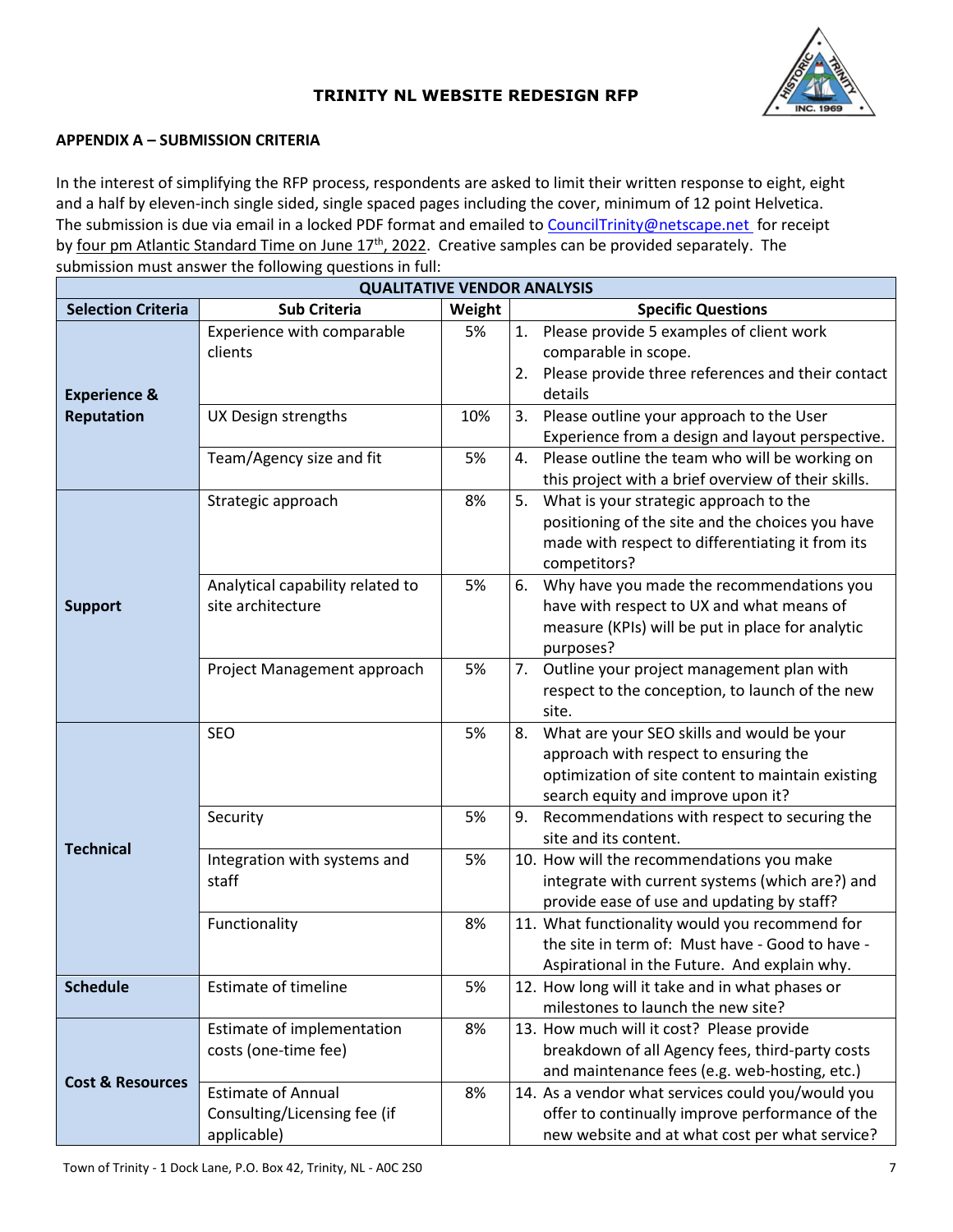

|                             | Internal FTE           | 3%   | 15. Your estimate of Town of Trinity staffing<br>qualifications and needs, as well as training to<br>maintain the site and provide periodic updates? |
|-----------------------------|------------------------|------|------------------------------------------------------------------------------------------------------------------------------------------------------|
|                             | <b>Sub-Total</b>       | 86%  |                                                                                                                                                      |
| <b>Creative</b><br>Approach | <b>Creative Vision</b> | 6%   | 16. Creative story board of final site look and feel<br>and overview of website standards that need to<br>be upheld.                                 |
|                             | <b>Other Platforms</b> | 2%   | 17. How will the new site be represented on other<br>platforms such as Facebook, TikTok, Instagram,<br>etc.)                                         |
|                             | Aesthetic Appeal       | 7%   | 18. What assets do we have, do we need, can we<br>create and implement on the new site?                                                              |
|                             | TOTAL                  | 100% |                                                                                                                                                      |